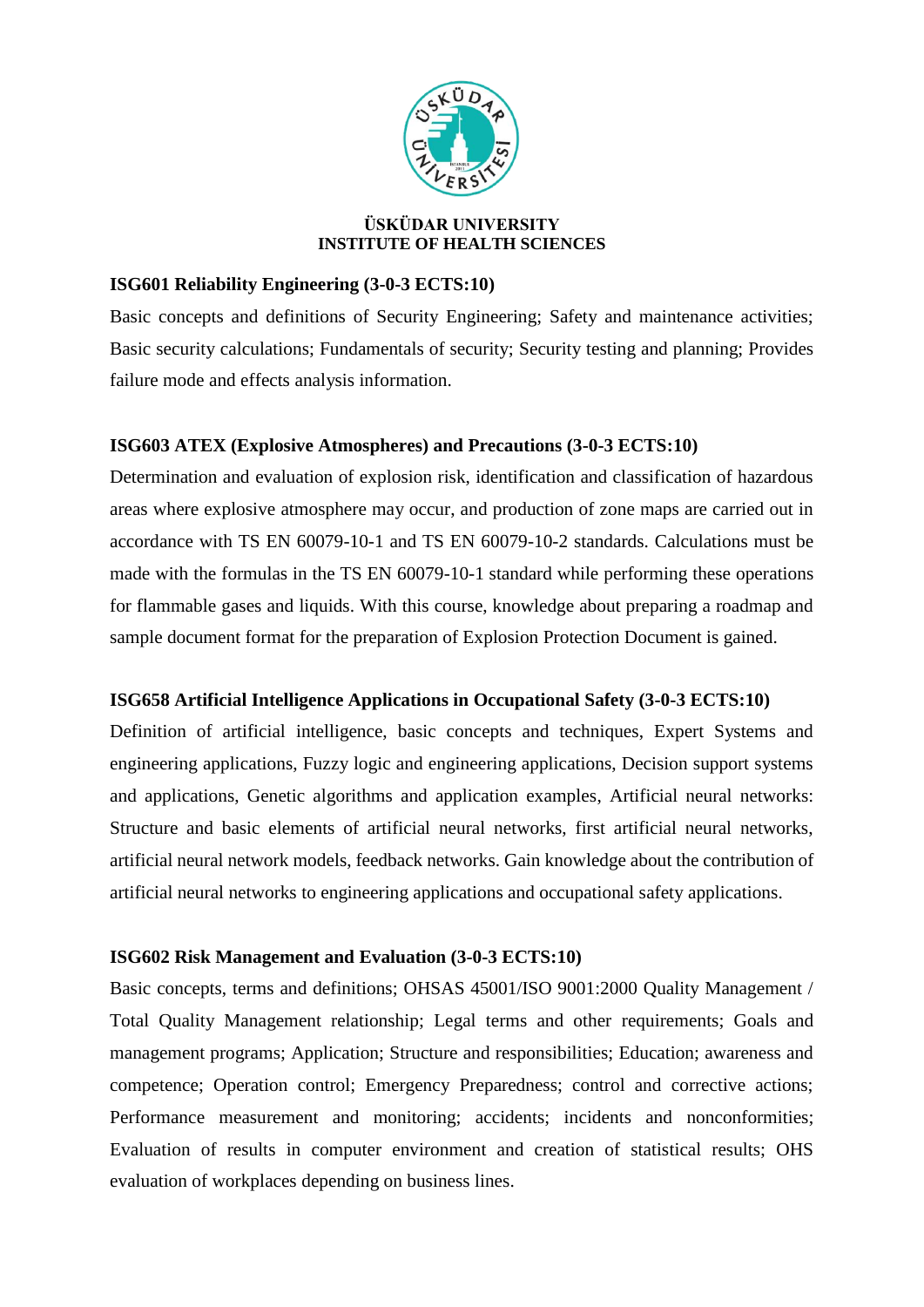## **SAY666 Health Policies and Analysis (3-0-3 ECTS:10)**

Policy making processes and factors affecting it / Health and social determinants of health / The effects of general policies on health / Stakeholders and stakeholder analysis in health policies / International health and health care relations / Analysis methods of countries' health status and policies / Health policies of Turkey and other countries comparatively **.**

### **ISG605 Occupational Safety Law Based on Labor Law (3-0-3 ECTS:10)**

History of laws, regulations, regulations and other legal procedures in force in our country in the field of Occupational Health and Safety; Occupational Health and Safety in the Constitution / Occupational Health and Safety in Laws; Labor Law, Code of Obligations, Public Health Law; Occupational Health and Safety Law; Bylaws and regulations on OHS legislation; Occupational Health and Safety Committees; Responsibilities of employers and employers' representatives in the field of OHS; Regulations regarding the occupational safety measures to be taken for the building and its annexes, raw materials and materials to be used and machinery and equipment in the workplace; Regulations on the organization of occupational safety; Regulations on working order; Duties, powers and responsibilities of the occupational safety specialist; Principal employer sub-employer relationship; Examination of sample Supreme Court decisions.

## **ISG651 OHS for the Prevention of Major Industrial Accidents (3-0-3 ECTS:10)**

In order to prevent major industrial accidents in establishments containing dangerous substances and to minimize the damage of possible accidents to people and the environment, the necessary measures to be taken to ensure a high level, effective and continuous protection, and the determination of major industrial accident hazards by the operator of lower and higher level establishments and the determination of the dangers of major industrial accidents arising from these hazards. Gains information on the preparation of major accident scenario document in order to evaluate the risks.

### **SAY633 Statistics Applications in Health Management (3-0-3 ECTS:10)**

Concepts of variables and constants / Data and properties of data / Summarizing data / Data acquisition techniques and methods / Data analysis / Presentation of analysis results / Statistical approach in Health Management / Frequently used tables and graphs in health management / Computerized analysis applications.

## **ISG657 Electromagnetic Radiation Exposure and OHS (3-0-3 ECTS:10)**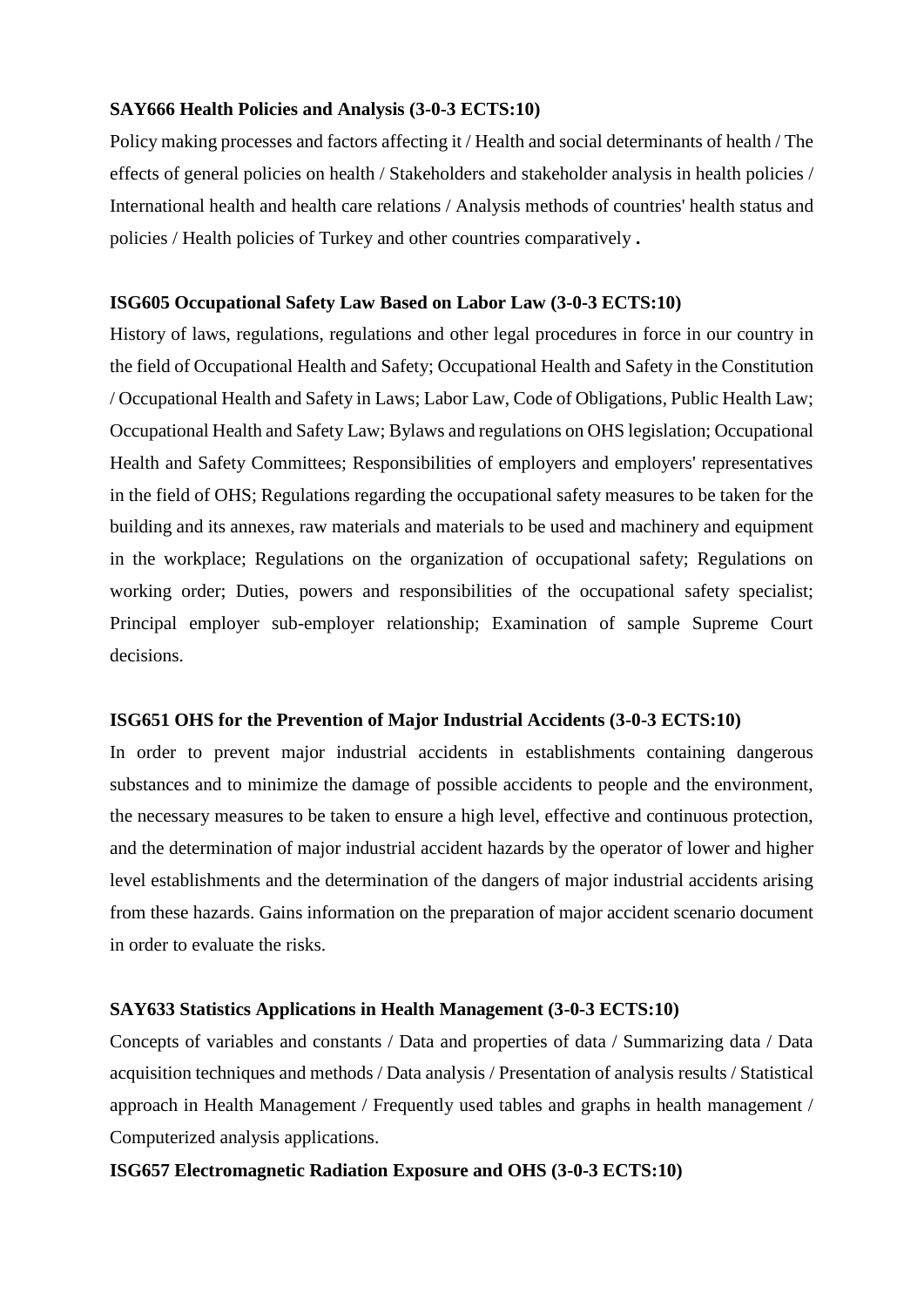To gain knowledge and attitude about the definition of radiation, its history, sources, units, types, effects on health, sources that cause radiation in the working environment, methods of protection within the scope of occupational health and safety.

### **ISG604 Fire Prevention Systems and Technologies (3-0-3 ECTS:10)**

The dangers of fire and Atex explosions in workplaces; What to do in case of fire; Precautions to be taken against fire; Explosive atmosphere hazards, disposal and minimization methods; Determination of dangerous areas and determination of safe equipment to be used in these areas; Basic concepts of combustion and fire chemistry; Classes and behavior of fires; Provisions of regulations on the protection of buildings from fire and measures against fire; Fire detection and alarm systems and their features; What to do in case of fire; Extinguishing principles and methods; Fire extinguishers and using techniques; fire extinguishing systems; Safety and personal protective equipment during fire; Fire response teams and techniques; Evacuation plan and organization in case of fire emergency.

## **EM 509 Advanced System Simulation (3-0-3 ECTS:8)**

Queuing models and Basic Performance measures; Random Number, Variable and Generating Methods; Monte Carlo Simulation; Discrete event simulation: Modeling and Programming; Statistical Analysis of Input and Output (simulated) Data; Validation and Verification, Variance Reduction Techniques; Comparison of Alternative Systems

## **SAY677 Project Management in Health Services (3-0-3 ECTS:10)**

Introduction to Project Management / Health Projects / Project and Operations / Subproject, Program, Portfolio concepts / Project Management Processes / Initial Processes / Planning Processes / Execution Processes / Monitoring and Control Processes / Closing Processes / Project Management Knowledge Areas / Integration Management / Scope Management / Time and Cost Management / Risk Management / Procurement Management / Project Phases / Project Life Cycle.

#### **ISG606 Seminar (0-1-0 ECTS:10)**

The candidate who has started the thesis process, the subject, field research, scanning of the resources related to the subject, the construction of the method, the determination of the qualitative and quantitative approaches, the presentation of the original preliminary preparation by the student, the completion of the preliminary preparation to the thesis process by placing the academic approach